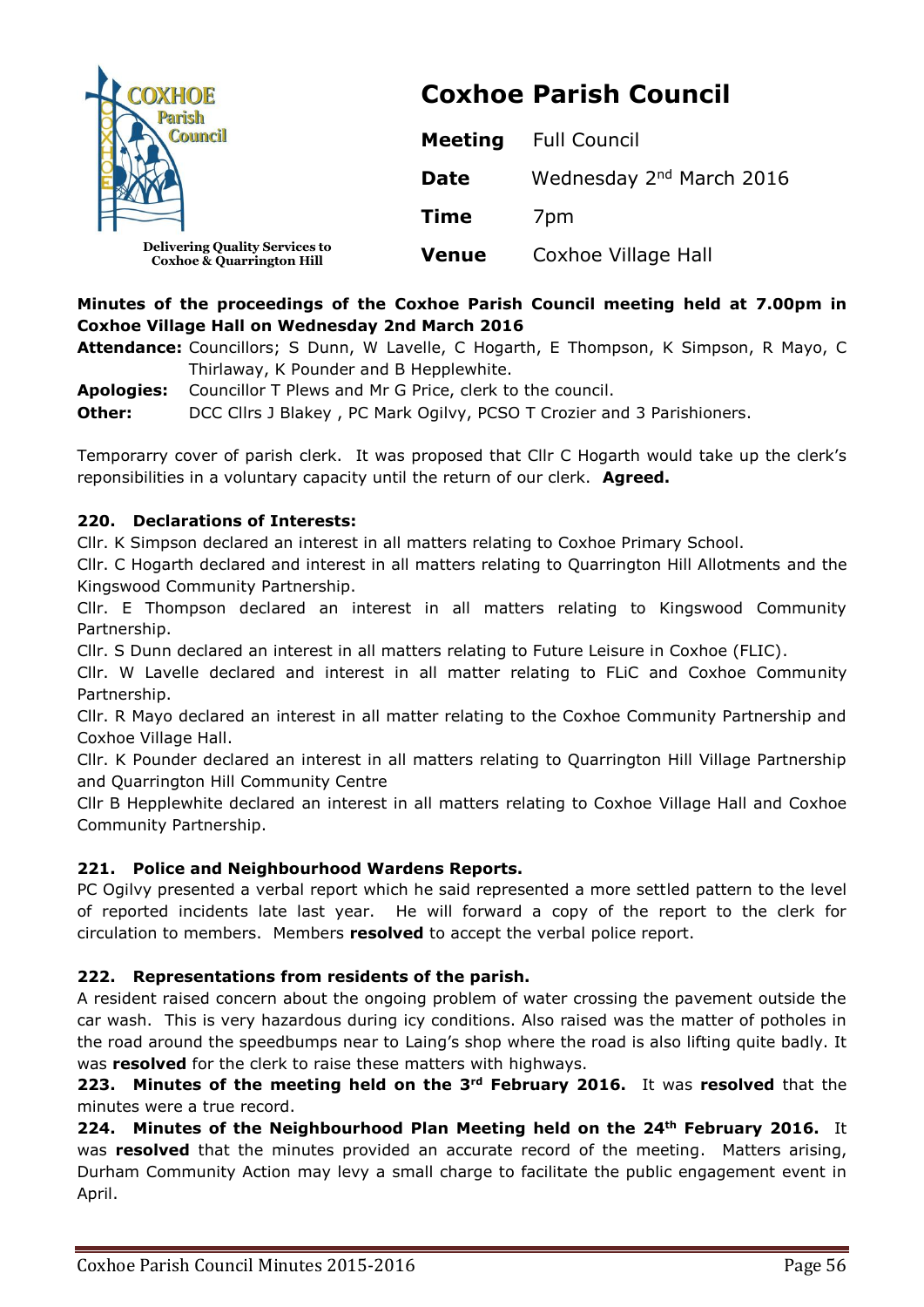**225. Clerks report on matters raised the previous month.** A report was circulated at the meeting. The clerk provided a brief update of matters circulated in the briefing.

**Light at QHCC**. Regarding the proposal to install a bulkhead light to the community Centre in quarrington Hill. The clerk had asked for clarification as to the reason for refusal as agreed at the meeting February 2016. The secretary to the CC had acknowledged receipt of the request but no reply to the request for information had been received.

**Proposal to hold a fun fair**, no further information was received.

**Website SLA.** The clerk has confirmed to DCC the PC's acceptance of the SLA regarding the development of the website. Ian Forster has been given delegated authority to manage the process on our behalf. It was noted that as part of the SLA training is available for members. Clls S Dunn and C Hogarth expressed an interest in the training. Other members to contact the clerk if they wish to participate.

**Cornforth Lane speed cushion.** A resident had contacted the clerk to raise concern that works have still not commenced on this project. Members resolved to reiterate their commitment to pursue this matter and Cllr J Blakey agreed to follow up the matter.

### **226. Durham County Councillors report.**

Cllr J Blakey informed members that the major task of the previous month had been the setting of budgets by DCC. She also reported that DCC are continuing talks with the DLI regarding their artefacts. If members want further information on any matters Cllr Blakey invited them to contact her.

Members **resolved** to accept the report.

**227. Report of the Children and Young Peoples Service Coordinator.** A report from the C&YPSC was circulated for information. Our CYPSC is running the Monday night youth club in Quarrington Hill whilst DCC recruit their own youth worker. This is an opportunity for her to raise the profile of the youth council and also to get to know the young people better. Funding is not yet in place for the proposed homework club. Members **resolved** to accept the report

### **228. Community reports.**

- **i. Quarrington Hill Village Partnership**. No report was received.
- **ii. Quarrington Hill Community Centre**. No report was received. Members raised concerns about a recent communication from the trustees of the CC indicating that they would no longer be advertising in the chronicle. Members were concerned that the lack of any information about QHCC may be misinterpreted. **Resolved** to add a clarification of the trustee's decision to the chronicle.
- **iii. Quarrington Hill Front Street Regeneration Scheme.** Cllr Thompson asked the members to note the efforts of resident Michael Hogarth in rectifying the flowerbed on the front street and members **resolved** to ensure the minutes reflected their appreciation. Funding is now in place for the completion of the central sculpture and a site meeting had moved forward the works to install the plinth. The sculpture will arrive on site the week before Easter and a formal unveiling will take place on Easter Saturday. Hopefully we will secure a band and there will be refreshments in the community centre afterwards**.** Members agreed a budget of up to £500 to cover the cost of the band and refreshments. Durham City Homes will be transferring two further pieces of land to the Parish Council and funding is being sought for the sculptures for those pieces of land.
- **iv. Coxhoe Community Partnership**. No meeting had been held since the last PC meeting.
- **v. Coxhoe Village Hall**. A report was circulated for information. An improved quote for bar trap has been received and members were requested to release funding of £320 to allow the work to proceed. Agreed. The village hall is also seeking funding to rectify problems with the kitchen.
- **vi. Active Life Centre Coxhoe.** Funding has been secured from the EDRCAAP to refurbish the kitchen in order to start an older person's programme. People will be referred from the NHS to learn about making lifestyle changes and exercise. 20 people are already signed up in advance of a start date. The main hall will be closing for one week for resurfacing.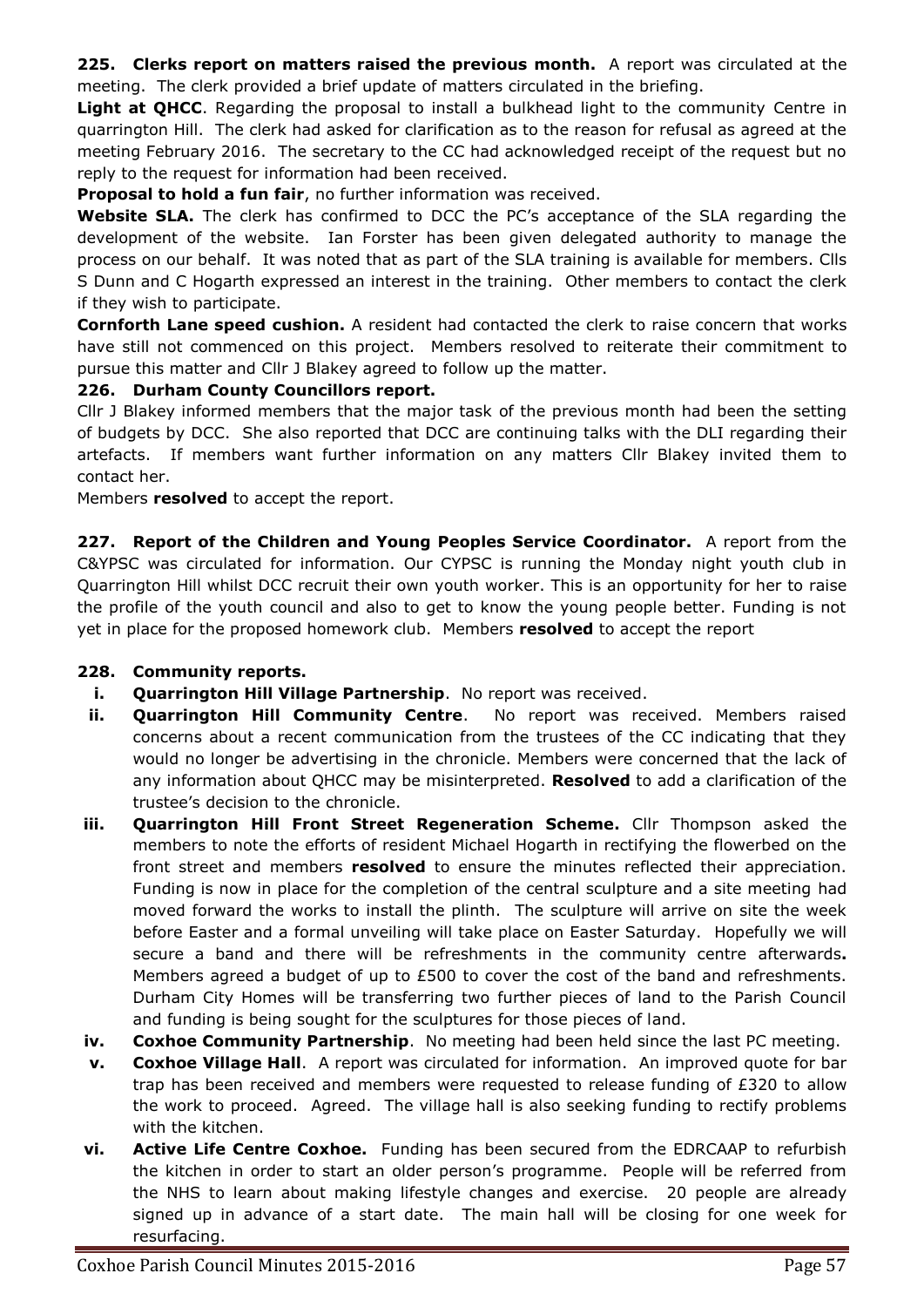- **vii. Youth Strategy.** A bid to the EDRCAAP has been submitted and was considered today but a decision is not yet known. Members **resolved** that if the bid is successful the Youth Strategy group has delegated authority to proceed with recruitment of youth workers.
- **viii. Kingswood**. The group circulated a report on progress. A volunteer's event had been held which was well attended by volunteers from both Quarrington Hill and Kelloe. Equipment is ordered and plans for launch events are being finalised. It was **resolved** to accept the report.
- **ix. Village Atlas**. The clerk advised that no news of progress was received.
- **x. Quarrington Hill Allotment Site**. Work should commence in March on the extension and the fence for the old site has been ordered. A few allotment holders and three other people from the village have volunteered to erect the fence.

### **229. Member's reports from meetings attended.**

**I. Smaller Cuncils forum.** Cllr Hogarth reported the change in neighbourhood policing. PACT meetings with a regular attendance of less than fifteen residents would be stopped and different ways of engaging with communities explored by neighbourhood police. Members noted that they would be sorry to see the loss of a PACT meeting and expressed concern that sometimes low attendance could be because of a lack of advertising. The clerk to offer that feedback to neighbourhood policing.

### **II. EDRCAAP.** None

**230. PP2**. None.

**231. Neighborhood Planning.** It was **resolved** to write to thank Ian Forster for the work he has done in producing the neighborhood planning supplement to be distributed with the chronicle. Both Kelloe and Cassop cum Quarrington PCs have expressed an interest in exploring how we might work on a joint neighborhood plan. Members were reminded of the first major public consultation event on the 9<sup>th</sup> April. It had been hoped that we could get details of land ownership from DCC but they are only able to supply details of their own land. It was **resolved** to give delegated authority to the chair to work with our solicitor to acquire details of land ownership up to a cost of £200.

## **232. Hanging Basket Review.** No progress to report.

**233. Car Parking.** The village hall has decided to instigate a time limit on parking in their car park and will be monitoring long stay parking there with notices given to offenders. On March 19<sup>th</sup> the car park will be closed for the Easter fair with access only to those attending the event.

**234. Land Transfers in Coxhoe and Quarrington Hill.** Consultation on the proposed transfers closes on 3rd March and no objections have been raised to date. This means the matter should soon transfer to legal and then be with our solicitor in three weeks' time.

**235. Old School.** Cllr J Blakey informed the meeting that approval has been obtained for the demolition of the old school building which has become increasingly derelict since a fire last year. Members welcomed the news.

**236. Members area of responsibility and delegated authority.** Members agreed that it would be useful to have more involvement in ongoing issues and work with the parish clerk. This would offer support to the clerk in progressing issues and also ensure continuity during the transition to a new clerk later in the year.

It was agreed: -

Website – Ian Forster/Chair/Clerk QHFSR – Chair/Clerk/Vice-Chair Younger Peoples services – Youth Strategy Group and Cllr Wendy Lavelle (day to day) QHill allotments – Cllr Plews & Chair/Clerk Groundworks and churchyard- Cllr Simpson & Clerk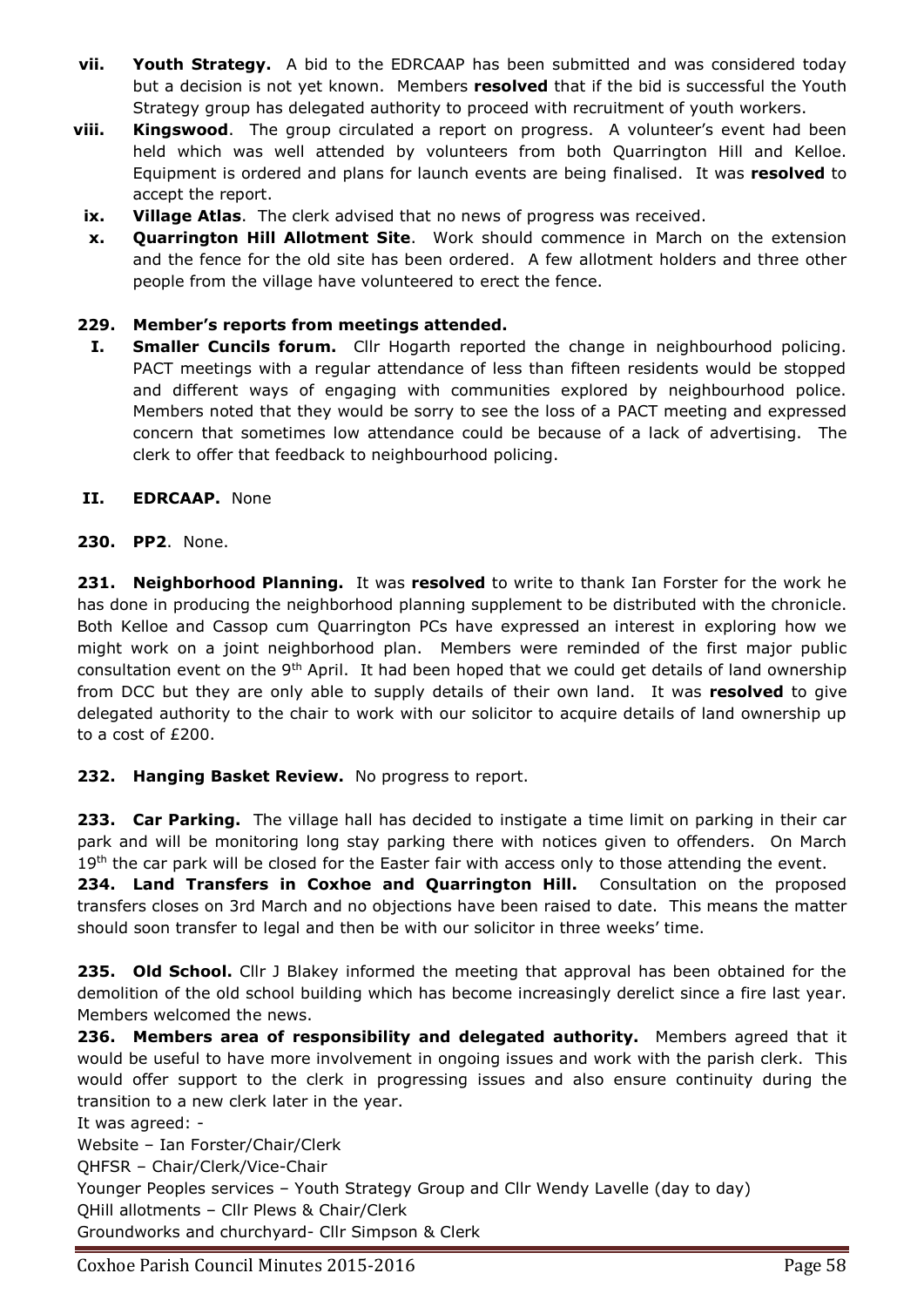Recruitment arrangements - Clerks position Chair/Vice-Chair Youth workers – Youth Strategy Group and Cllr W Lavelle. Land transfers – Chair/Clerk/Vice-Chair.

**237. Seat at the Grove.** The new seat has now been installed. Unfortunately, a resident had asked for it to be removed because of concerns over the potential anti-social behavior. The clerk had contacted the neighborhood wardens and they will dialogue with the resident and monitor the situation. If there are any problems, they will come back to us.

**238. Internet banking.** This has now been amended to allow payments in the absence of the Clerk with all signatories' for internet authorised. This action was ratified.

### **239. Correspondence for Information and Action.**

- **a)** Letter from someone looking to establish a business in Coxhoe. The information received was discussed and it was **resolved** to ask the person to attend the next Parish Council to clarify how the building might look. Clerk to contact and invite for 6.30pm before the next meeting.
- **b)** Beautiful Durham request for funding. Members **resolved** to note the request.
- **c)** Community Safety Fund. Noted by members.
- **d)** Durham Community News events and information. Noted by members.
- **e)** NALC benefits of Membership. Noted by members.
- **f)** Monthly website activity report. Noted by members**.**

**240. Co–option of a new member for Coxhoe Ward**. Two expressions of interest had been received. Members **resolved** to invite both people to informal interview on Wednesday 16<sup>th</sup> March at 6pm and 6.30pm. Clerk to invite.

#### **241. Finance.**

a) **The schedule of payments for February was distributed for member's approval.** It was **resolved** that the accounts presented to members be accepted this included all due payments, receipts, Direct Debits. Receipt of £4,500 Delivering Differently Grant in respect of Quarrington Hill Allotments was noted, with particular thanks to Cllr Hogarth and Kingswood Community Partnership for their help in achieving this grant.

#### **Payments due**

| Company                     | <b>Purpose</b>       | Amount   |
|-----------------------------|----------------------|----------|
| Streetmaster                | Bench                | 880.80   |
| Mastercopy                  | Meter invoice        | 229.02   |
| <b>Total Business Group</b> | A4 paper             | 372.22   |
| Altogether Greener          | Maintenance and seat | 653.60   |
| Mastercopy                  | <b>Staples</b>       | 75.60    |
| <b>HMRC</b>                 | Employee tax and NI  | 652.53   |
| G Price                     | Salary               | 1,516.12 |
| A Hitchens                  | Salary               | 1,204.30 |
| First fence                 | Allotment fence      | 3,894.72 |
|                             | Sub total            | 9,478.91 |

### **242. Planning matters.**

### **i. Planning Applications for Consideration.** None

### **ii. Planning Applications considered and now approved.**

Application to convert a property in Landsdowne road into a four bedroomed bungalow are approved

Access ramp to a property at 3 Mulberry, Coxhoe was approved retrospectively.

### **243. Exclusion of the Press and Public.**